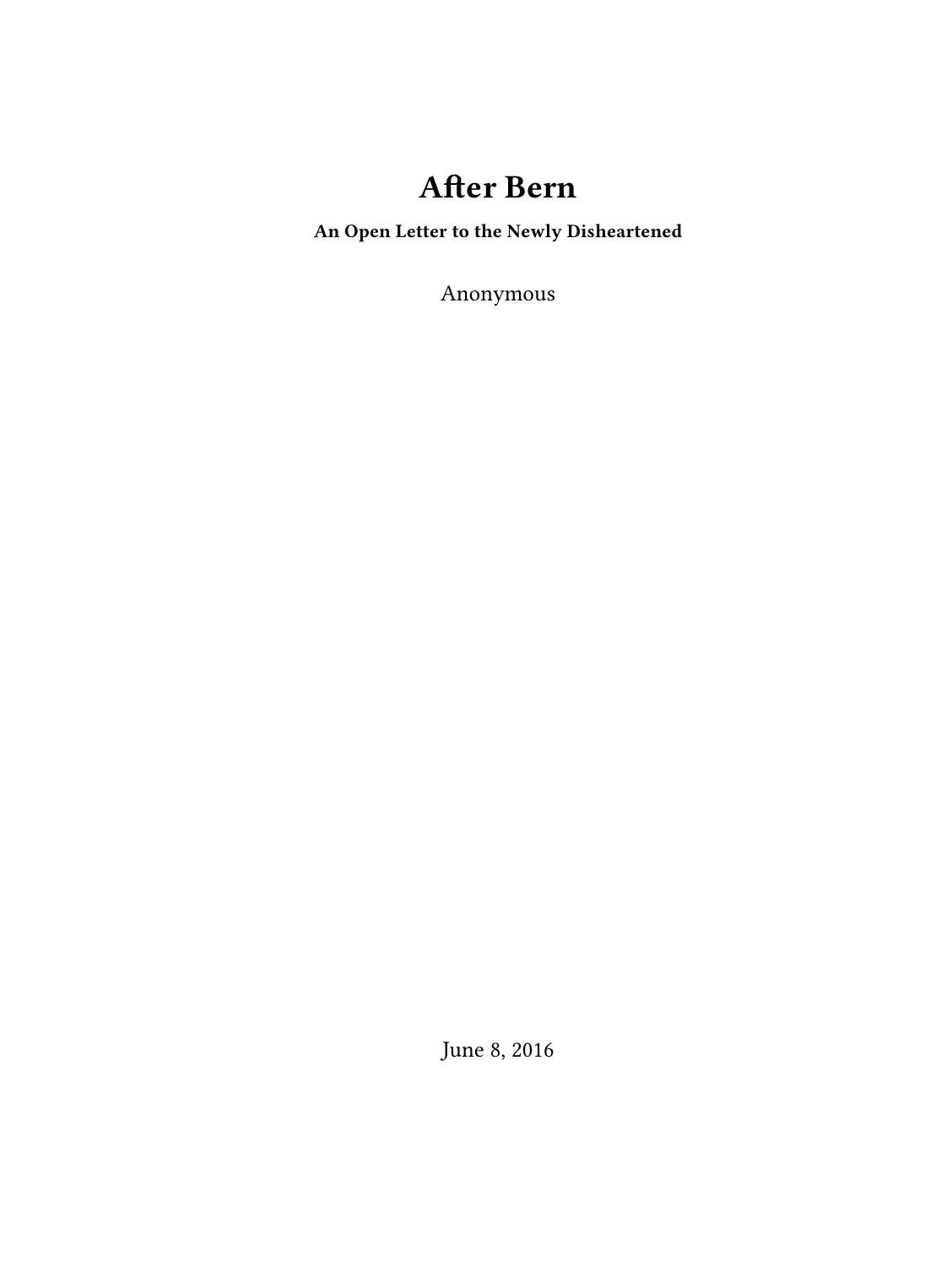# **Contents**

| "Those Who Own the Country Ought to Govern It" $\dots \dots \dots \dots \dots \dots \dots$ |  |
|--------------------------------------------------------------------------------------------|--|
|                                                                                            |  |
|                                                                                            |  |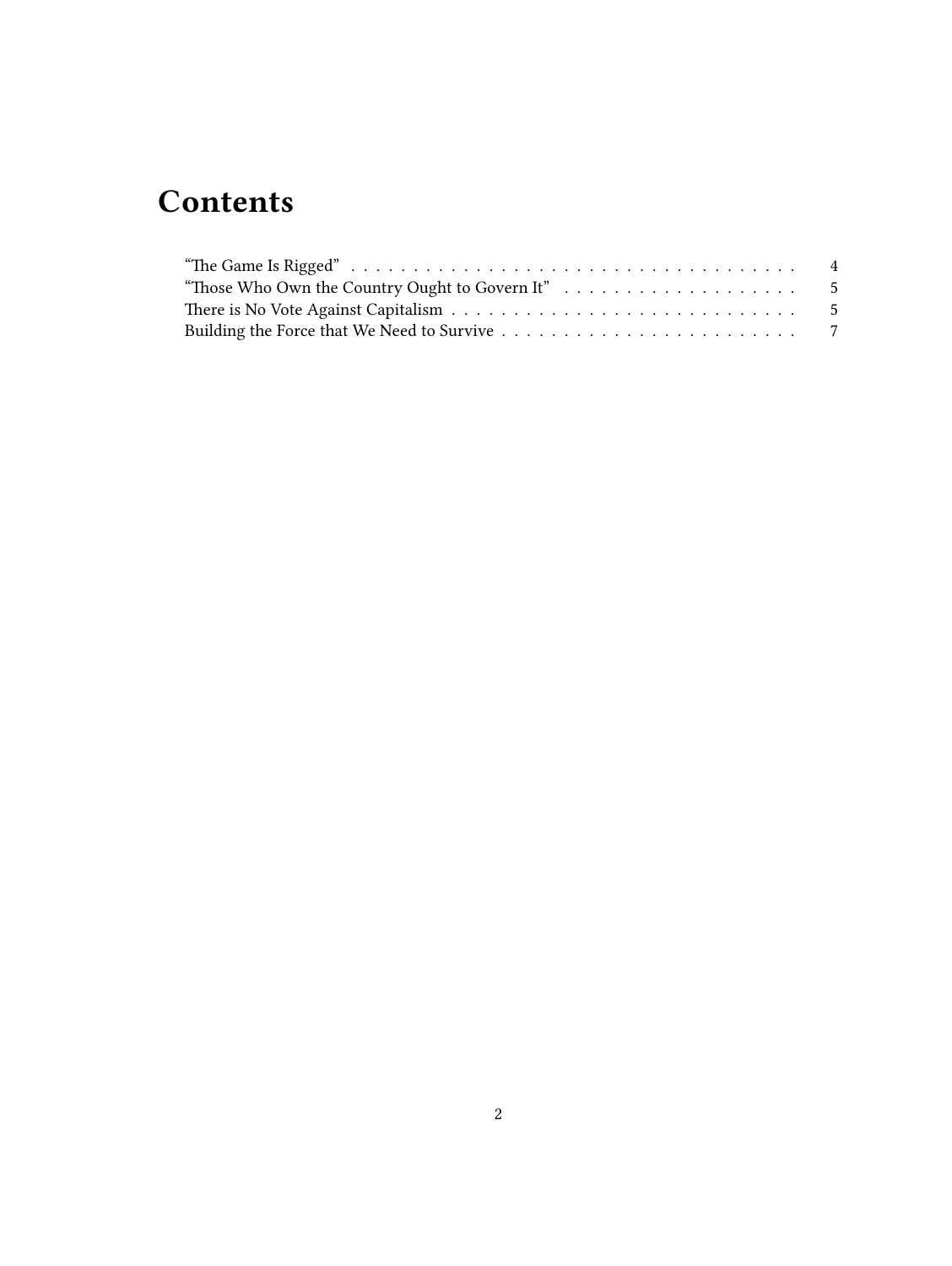Several years ago, I worked as an after school program teacher. In the 3-4 hours I spent with kids before their parents arrived, instead of playing outside or relaxing after a long day at school, I helped administer tests, monitored performance, oversaw homework, and handed out worksheets. The school I worked at didn't have much money; neither did the kids or the people who worked there, and due to low test scores we were threatened with being taken over by the state. Administrators wanted to get these scores up and looked to the after school program to raise performance. The kids of course, *had other ideas*.

The kids wanted to do anything but be in another 3-4 hours of school. Once, we did an activity where they made posters about how they would change the school for the better if they had the power to do so. Almost every kid in the classroom of about 20 drew the school on fire. The natives, as they say, were restless.

When I did attempt to implement instruction the kids would goof off, talk back, or sometimes exploded by flipping over their desks or walking out of the room. The stress of almost 10 hours of schooling was too much for many of them, who also had to go home to blue-collar families that were often struggling.

In order to better manage this chaotic and stressful situation, bosses and specialists gave us a set of tools which by all accounts were completely, 'democratic.' We would start by "making agreements" with the kids and creating "buy in" for activities and completed work. In order to further create an environment of law and order, I often would appoint student helpers from the class that worked as an auxiliary police force in exchange for special privileges or candy.

In many ways, this classroom environment mirrored the creation of the United States. A powerful elite helped to manage and shape a unruly population of indentured servants, slaves, and indigenous people. But to do so, it needed a police force. In order to get there, it gave privileges to some (what became white people) while curtailing them for others (everyone else).

The colonial powers used anti-Blackness and white supremacy, I used Skittles and extra hall passes.

But government is much more than carrots and sticks, *politics* involves overall the *spectacle* and *myth* of democracy. For instance, in our training sessions we were told, "Get them to create a set of agreements around rules and behavior in the classroom, but make sure you shape and guide these rules. Obviously, don't let them get out of hand." Meaning, we were to help give the *appearance* of the students shaping the guidelines for their behavior, however at all times we (who were ruled over by the administration and themselves by the US government) in *actuality* were there to create the physical framework. But moreover, we existed to guard against school and thus government authority being attacked by the unwashed young masses hell bent on doing zero work and collectively singing J-Lo songs.

Lastly, in the eyes of the school powers that be, the ultimate goal of such a project was that the kids would essentially grow to govern themselves, but always how we wanted them to be governed*.* To keep them from agreeing to *actually* set the school on fire, we had to make them think that they were the ones organizing their day to day activities which they hated so bitterly. In short, we had to make them appear as the chief architects in their own immiseration.

But what about those that resisted? It wasn't long before acts of revolt broke out. A tag on the board here, a mean drawing of myself there. Even a cough could spread like wildfire into a chorus of rebellion. Before my eyes, a hoard of Sponge Bob backpacks became a sea of little Nat Turners. "Stop it, stop it! Quiet!," I cried out. "What are you, the old white guy from the *Hunger Games*?," they would ask. Disgraced, I knew the answer. *Yes.*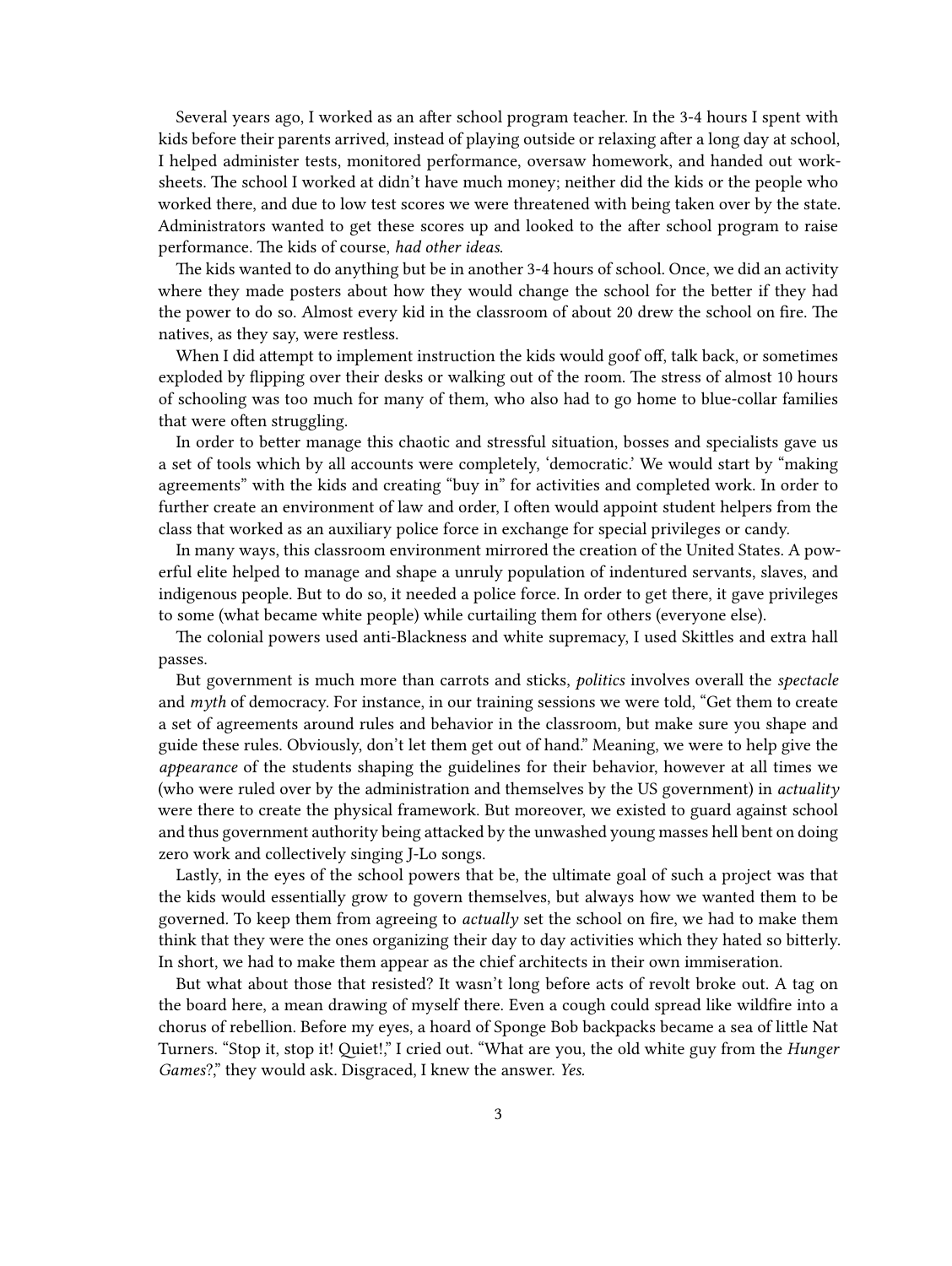Everything in the classroom that I helped create exists in the wider American political landscape. From the growing policing of everyday life, to the widening pool of those within a given population that are "put in time out." But just as in my class, in the grown up world technology and statecraft have evolved to make politics appear as this participatory activity that is alive in the hands of the population. *Nothing could be further from the truth.*

It was in helping kids create and shape their own governance that I came to understand the real nature of how democracy works. When I would need kids to do an activity, I would start out by "making agreements." These rules if broken, this would then mean that the students were breaking agreements they had made "with themselves." "Oh you're not doing your work Timmy? But you agreed to it! Go sit in time out!"

There is an immense system of violence and domination in place over us that keeps the wheels of this system running. While it appears we have a hand in shaping our lives, in reality there are clear systems of control and management in place to make sure that the overall structure of this society is not threatened. No matter who is elected, no matter what political party you join, the appearance of popular control, of *democracy,* is a total illusion. No where has this illusion been greater in recent memory than in the campaign of Bernie Sanders.

## <span id="page-3-0"></span>**"The Game Is Rigged"**

Years later, many things in my life have changed but much remains the same. I no longer have a part time job that pays me enough to live in a poverty stricken county. I took a different unionized position in a major industry where wages, working standards, and benefits have fallen while the rate of work has increased. The amount of money that I pay for rent has gone up over the last four years. I currently work up to 60 hours a week while my partner makes minimum wage in a nearby wealthy downtown area in the service industry. I live in a rapidly gentrifying working-class town outside of a major metropolitan area. Every year things become more expensive, hotter, more polluted, and resources more scarce. Food stamps are cut, more people are made homeless, and everything from rent control to library hours are attacked.

Ironically, I represent the target audience of both the Sanders *and* the Trump campaign. Both as a worker that is attacked by Wall-Street and corporate capitalism and as a white male which has historically been pandered to along the lines of white supremacy, anti-Blackness, and xenophobia. Funny thing is, I'm not buying any of it.

In the last year, I watched the Sanders campaign grow in size but still, I knew this day of disappointment was coming. On Monday, it arrived as before voters had even taken to the polls or the ballots had been mailed in and counted, Hillary Clinton, the much hated multi-millionaire, proponent of neo-liberalism and US imperial intervention, attacker of the poor and workingclass, proponent of "Super Predator" anti-Blackness, and much hated Democratic Party front runner declared victory. While Hillary would go on to receive more votes that Bernie Sanders, Clinton declared victory based on the amounts of 'Super Delegates' that were pledged to her from DNC Party insiders and faithful. Thus, even if Sanders would have won by a landslide, he would have lost due to mechanics of the political apparatus. But the authoritarian inner workings of American democracy go much deeper than simply the electoral college.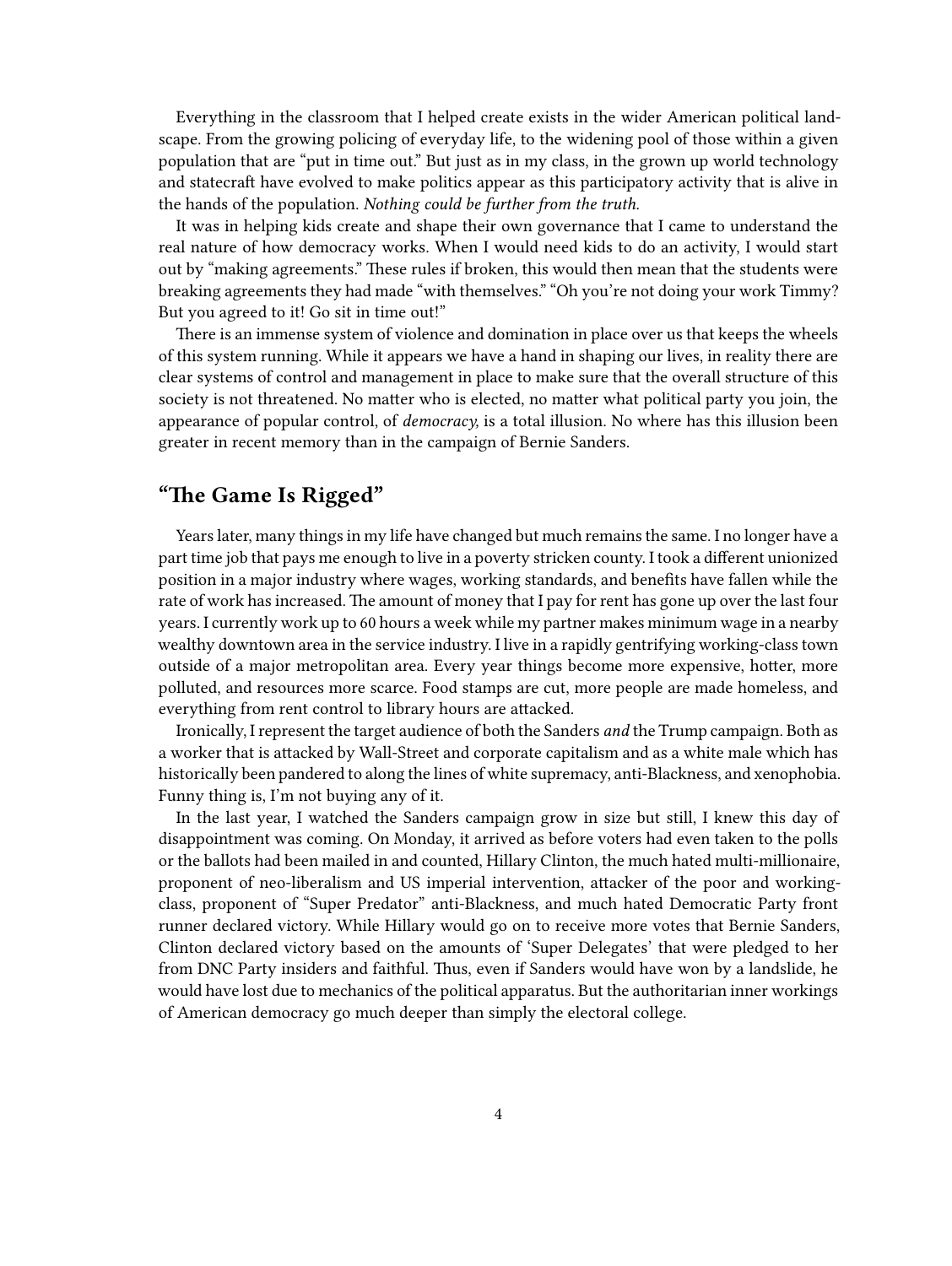### <span id="page-4-0"></span>**"Those Who Own the Country Ought to Govern It"**

America is a settler nation created out of colonies managed by imperial powers. Originally, only wealthy white men were allowed to vote. As one of our founding fathers, John Jay put it, "The people who own the country ought to govern it." Since the founding of the US, it took bitter struggle to extend the vote to non-whites, to women, to the poor, and even to people under 21. Since the civil rights movement, voting rights in many states have been attacked and those in both major corporate parties have passed a variety of laws (such as voter ID checking) to ensure that namely African-American voters are kept away from polling stations. Further, many former and current prisoners, the majority of them poor and of color, are barred from voting. For a country that describes itself first and foremost as a democracy, it has a horrible track record of defending universal suffrage and openly works to block it for some and celebrate it for others.

But even if everyone in the US could simply walk into a polling station and cast a ballot without hassle, would it still make a difference? No, it wouldn't. The candidates are decided by the electoral college and the political parties themselves, not the voters. This current election shows this to be true more than ever. The election, just like the debates and all the TV interviews and shared internet articles, is part of a show; a pageant of democracy.

But the electoral college is just one part of an over all picture. There's also the Supreme Court which is appointed by the President and the ability by the President and Congress to override the decisions of voters. But these are just the things that people recognize and admit to themselves as out of our control regularly. We don't get to vote on wars or if we fight and die in them. We don't get to decide if "our" government is allowed to conduct surveillance and attack social movements from Occupy to Black Lives Matter. We don't have control of if it destroys the environment. There is no vote that can stop the police from killing thousands of people per year or incarcerating millions more. In all of these situations and in a millions more, our government is a instrument of both class rule *and* racial apartheid that exists for the benefit of the rich and powerful at the expense of the rest of us.

But even if we could vote on all of these things, to create a totally *directly* democratic society or perhaps even vote for a politician that says that they would either not do these things or do away with them, we still are left with the rest of the world that government exists to manage in the first place: *capitalism.*

#### <span id="page-4-1"></span>**There is No Vote Against Capitalism**

Even if Bernie got elected, even if we had the ability to vote on everything that our government does, that still wouldn't change the fact that we live in a capitalist society; and it's that fact that impacts everything around us.

Almost everyone reading this doesn't own the place where they work; we don't control the our means of survival. Instead we are forced to sell our labor for a wage. Some of us might try and go to school to get a better job where we can do this for more money, but often that just leaves us in even more debt. *Debt:* for our cars, for our homes, for our educations, for our credit cards which keep the heat on or provide day care for our children. More and more, we are in debt, or *indentured* to someone else. For food, for shelter, even for a job itself.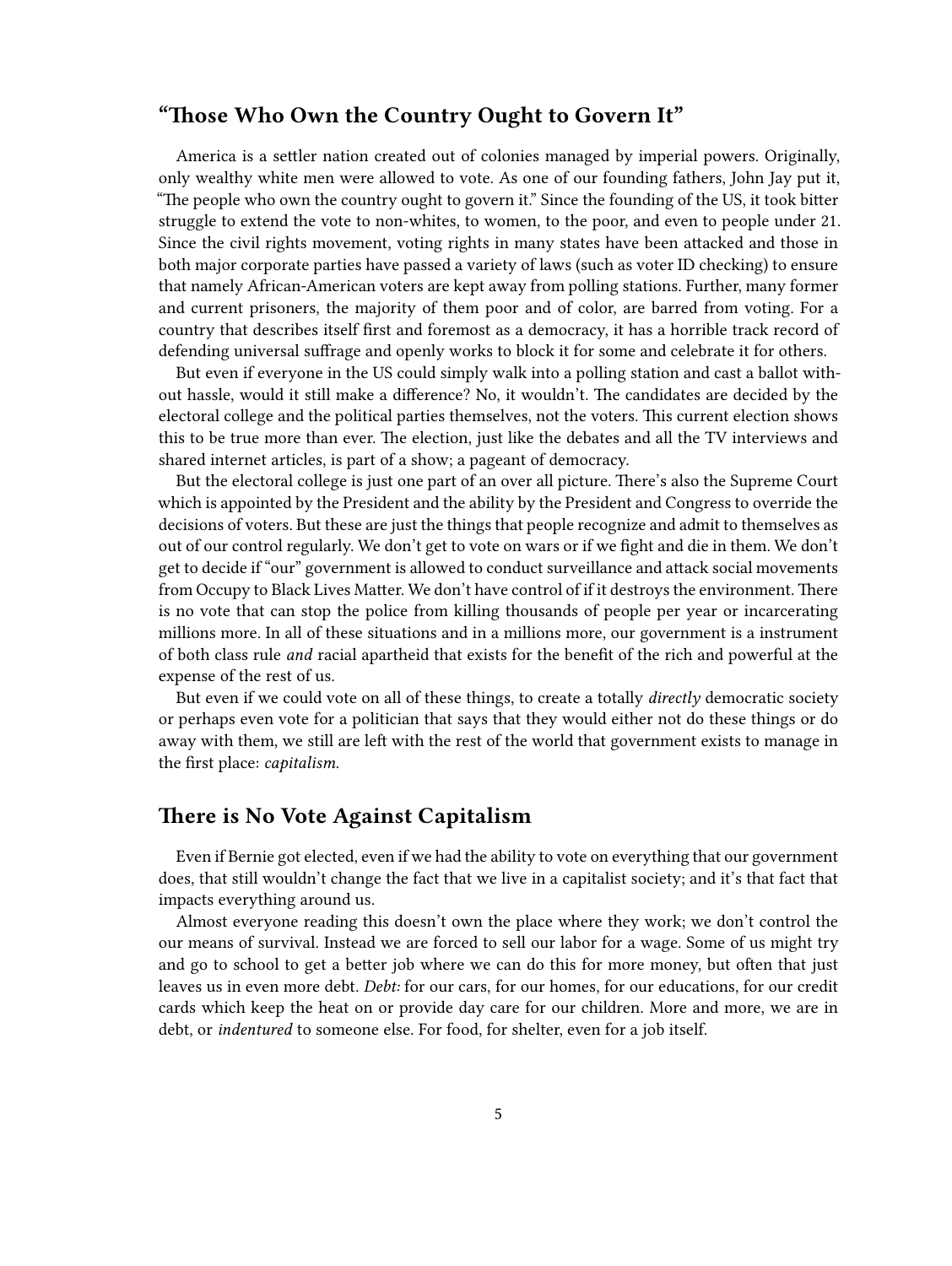But someone is getting rich, it just sure isn't us. Since the economic crisis of 2008, the richest 1% has gotten richer while the rest of us have gotten poorer. In the meantime, most of us are working more than even, with every second at work making someone else more wealthy. Neo-liberalism, outsourcing, and attacks on labor unions have led to a decimation of jobs in rural areas while in metropolitan ones, work and capital is re-organized, as cities become gentrified, workers are pushed out, and rent and home prices explode. Whole generations of working people are now growing up with a grim future ahead of them. Their lives look bleaker than their parents did as economic, ecological, and social crisis lie around every corner and world war lies on the horizon.

Despite the claims of the Obama administration and the Democratic Party to address these problems, they have only helped facilitate the fattening of the 1%. The wealth gap between black, brown, and white families has only gotten larger in the last 8 years as black net worth has shrunk more than at any time in history since the great depression.

While fascists like Trump contend that this is due to free trade deals like NAFTA and the FTAA, which is true in part, at the same time they promote an economic nationalism that simply seeks to further drive down wages by attacking unions, the environment, social programs, and immigrant workers. None of these things will actually help American workers, only further concentrate wealth in the hands of the few just as they have done in the last several decades. One of the things it *will* do is divide the working class; keeping it looking at those around and below it, instead of those running the show and directing their misery, above.

But while Trump uses racism to gain votes, much as George Wallace or Barry Goldwater did before him, this electoral strategy is based on a very real foundation of anti-Blackness and white supremacy that is key building block of the American system. Racism is the glue that binds this society together and keeps poor and working people from linking up against it. This is why the police kill so many people every year and millions are locked away in jail. Despite all the voting and reforms since 1776, not much as changed about this aspect of the country, if anything, there is simply now more than ever a myth that democracy can overcome this oppression.

But capitalism is more than a constant cycle of boom and bust that always affects the poor and working class negatively, and is based upon white supremacy and anti-Blackness to ensure social control. It is also a system of resource extraction and industrial production that always needs to grow and expand. But it is this growth and expansion that is hurdling all of humanity closer and closer to the brink of climate chaos, a new world war, endemic drought and food shortages, and the creation of millions of refugees. Trump represents the fascist strong man that denies all of this, but the alternative of Sanders is no more idiotic: the belief that capitalism can be reformed and that government can do it.

But in thinking about the need to abolish capitalism, both as a means of industrial production and as a way of life based around selling our lives for wages and endless consumption, we come up against a very clear reality: we can't do this through voting., through the State, or through a politician.

Just as the students in my classroom weren't allowed to burn down the school, so too are we not allowed to burn down capitalism through a system designed to protect it. This isn't allowed by those in power no matter how much we want it and it certainly isn't on the ballot. And, if you even start to think about it, there are plenty of armies, police, and government agencies in place to make sure you don't even get close. This is why most people just sit at home, "They game is rigged. What can we do?" We then return to the same sense of powerlessness, isolation, and despair that exist across all areas of daily life.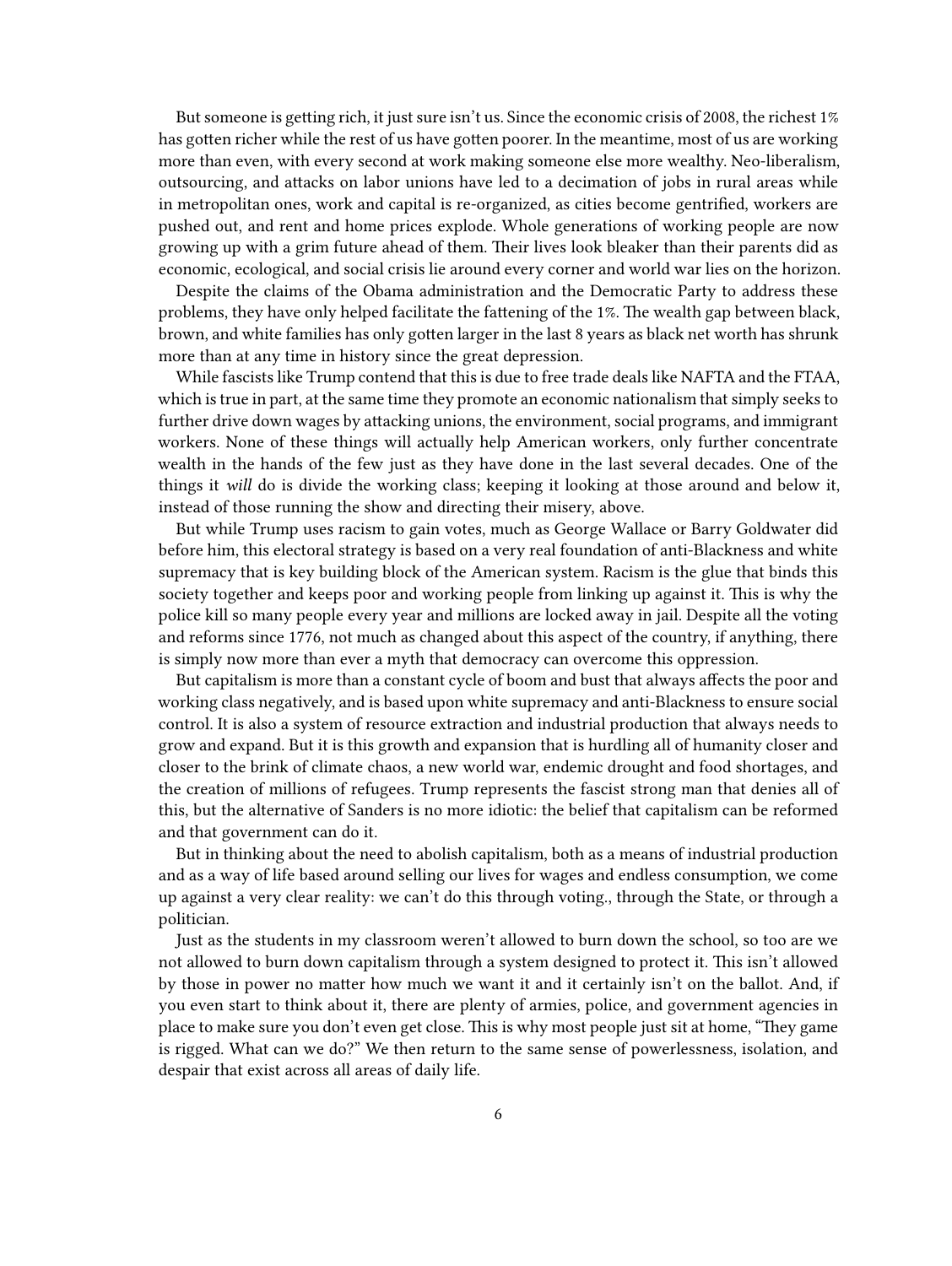The world can't be changed through politics in a meaningful way because government is a system of management that ensures that the power, wealth, and privilege of a few is protected against the rest of us. That hierarchies and systems of oppression and domination based upon racism, sexism, and economic exploitation are kept in place, not done away with. But moreover, democracy acts as a smokescreen for this dictatorship. It is the system of "agreements" and "buy ins" that keep us thinking that we can have a say in an apparatus that dominates us.

It can't. It never has. And it never will.

For many Americans this is the hardest thing to understand and to come to grasps with. That in order to actually create anything resembling a "democratic society" we would have to employ largely undemocratic means. If we don't want to be poor, we must take over the means of existence from the rich. If we don't want the environment to be destroyed, we must destroy the capitalist economy. If we don't want a police state, we must confront and abolish the courts, police, and prisons in every aspect of our lives. None of this can be done through the vote or through sitting down at the table of politics with the rich and powerful.

We have to build something much different than just support for a candidate. We have to build something that can make a real revolution. That can create a different way of life. We have to breathe into existence a movement that exists outside of the framework of politics as we know it.

#### <span id="page-6-0"></span>**Building the Force that We Need to Survive**

Across the United States, the Sanders campaign has raised over \$207 million dollars. People knocked on doors, they put up stickers, they organized rallies, and they made phone calls. Many people felt that a change was coming. But moreover, they felt that things were different this time and that finally the system would work the way it was supposed to. After all, isn't participating in the democratic process one of the most American things one can do? Weren't all those people doing exactly what we were told since we were little kids we should have been doing to make this country better *all along?*

But as Clinton announced her victory, or more realistically, the loyalty of the Democratic Party faithful 'Super Delegates,' for many, memories came back. Nader in 99, Kerry in 04, Obama in 08…

What if we had put all of that time, energy, and organization in building something that wasn't based around electing a politician? What if we put that time, energy, organization, and hundreds of millions of dollars into building organizations that can fight, win, and seize land?

For all the rhetoric of the Sanders campaign, his use of language of Occupy and Black Lives Matter, both movements that the Democrats helped to crush under their own heels, there was not a "political revolution." Nothing was taken over. No buildings were occupied. No armies or police forces confronted. The prisoners were left squarely in their cells. The streets weren't ripped up for gardens and the oil pumps turned off. Politics worked just as it always did. The powerful stayed in power and the rich will only get richer. The millions of people pulled into the Sanders campaign will now go home and go to bed. In another four years, a new generation will be called upon to elect someone just like him and again be let down. But moreover, those energized by Sanders are now free to be led directly into the Democratic Party machine…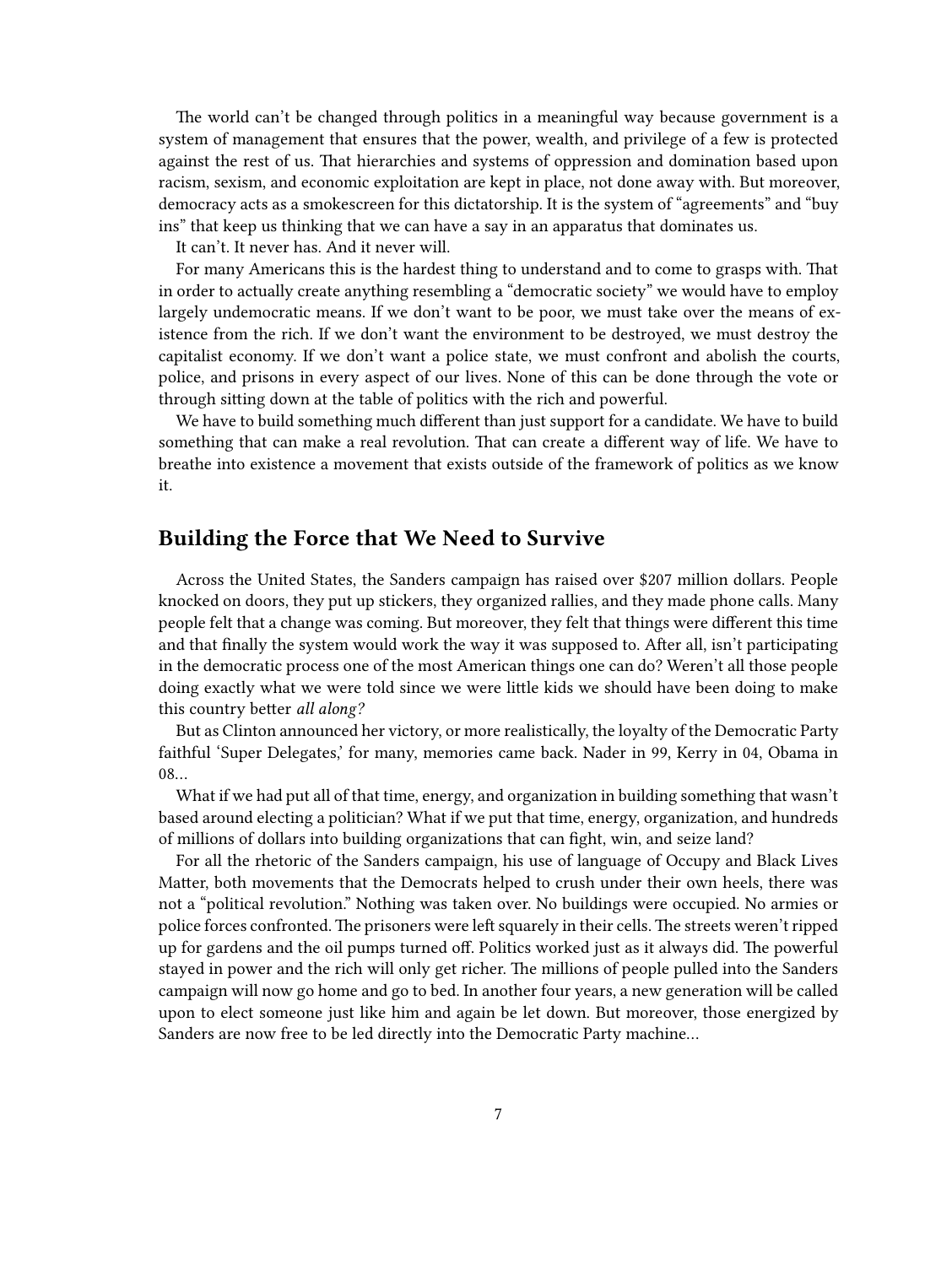If we are to move into the future, we have to come to first understand what we are up against. We are up against a system of government that is based around violent force and we are fighting to *destroy* a way of life that is organized around industrial capitalism. For humanity to survive, not just survive in the sense of less people in prison, a higher minimum wage, and no student debt, but survive in the sense of continued life on this planet, a revolution must be carried out that sweeps away industrial capitalism and the governments that manage it – into the dust bin of history.

The sooner we get to building such a movement, the sooner we can gets towards making this reality. For everyone recovering from their 3rd degree berns, we ask plainly: *what side are you on?* The game is rigged. Your candidate lost. It's not that the system is broken, it's that it is working just the way it was always supposed to.

Isn't it time we had a real revolution? Or will we continue to buy into our own destruction?